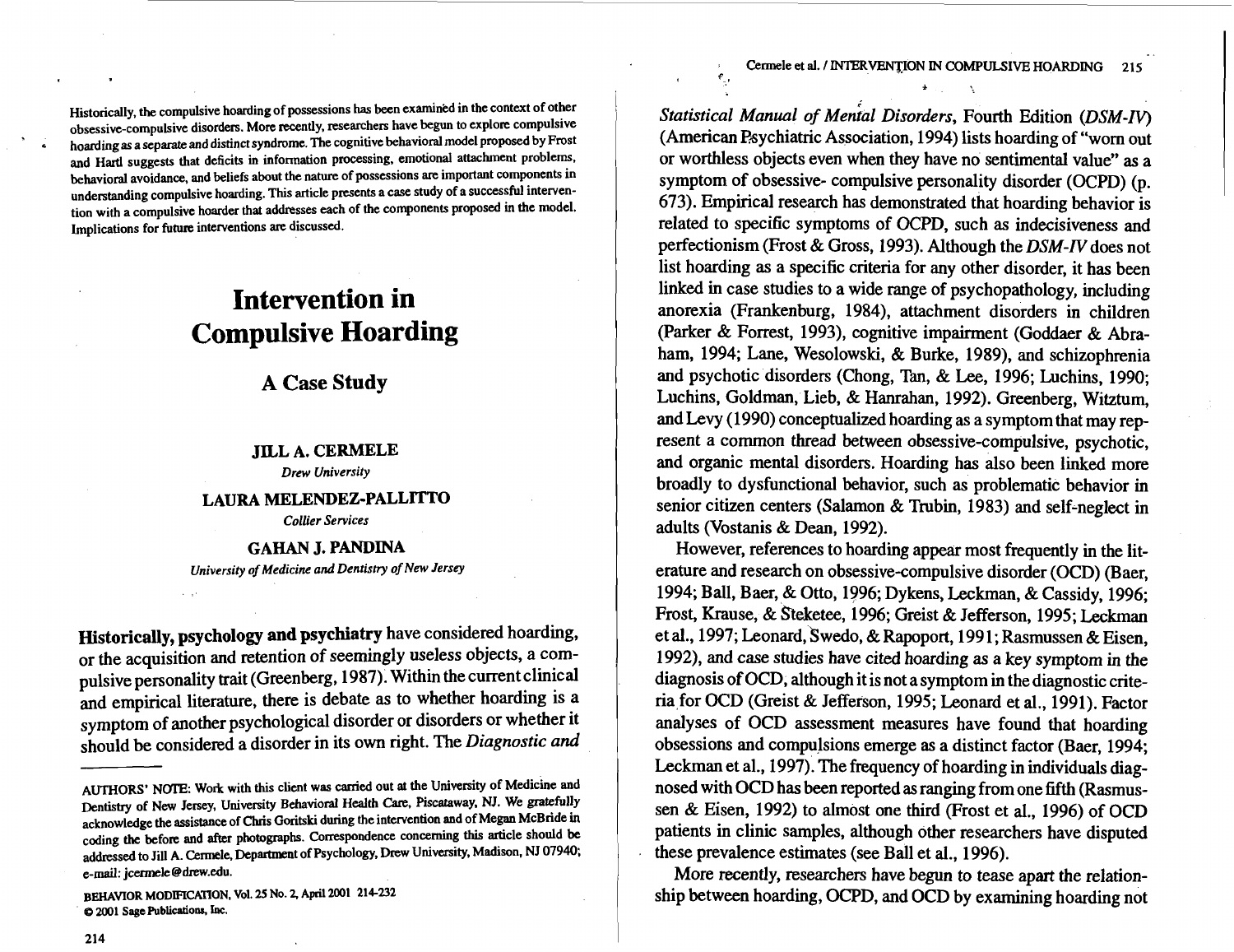only in the context of these disorders but as a distinct and unique syn-<br>drome. In 1987, Greenberg reviewed theoretical perspectives on the hoarding of objects and described four case studies of what he labeled *compulsive hoarding.* Warren and Ostrom (1988) presented anecdotal reports of "pack rats" and described reasons individuals gave for seemingly irrational collections, including future need of a possession, attachment to a possession, value of a possession, and distress at parting with a possession. This challenged the claim that hoarders collect supposedly useless items by articulating the value that hoarders attach to their possessions. In a qualitative study of hoarding behavior, Frost and Gross (1993) found support for these reasons, with future need of a possession the most frequent reason given for hoarding, followed by object worth (current or projected future worth) and sentimental value. In addition, their research indicated that some hoarders experience anxiety when confronted with discarding objects frorn their collections.

Frost and colleagues (Frost & Gross, 1993; Frost & Hartl, 1996; Frost, Hartl, Christian, & Williams, 1995; Frost et al., 1998; Frost et al., 1996; Frost & Shows, 1993) gathered the most extensive and detailed information about hoarders to date and empirically tested a number of hypotheses regarding why and how individuals hoard. Frost and Gross (1993) reported the development and validation of a Hoarding Scale that clearly discriminated between hoarders and nonhoarders. In testing some clinical hypotheses regarding the development and etiology of hoarding behavior, they found that hoarders save the same types of objects as nonhoarders, hoarders report more hoarding relatives than nonhoarders, hoarders are very worried about not having an object when it is needed, and there is no evidence that hoarders experienced higher levels of early deprivation than nonhoarders. Hoarding was associated with indecisiveness and perfectionism (Frost & Gross, 1993; Frost & Shows, 1993), suggesting that key issues in compulsive hoarding may be the inability to decide whether to discard an item or fear of making a poor decision regarding an item.

In a study investigating hoarders' use of and attachment to possessions, Frost et al. (1995) found that hoarding was associated with low frequency of use of possessions and concern with having control over possessions. Hoarders reported distress when others would touch, move, or use possessions in their collections. In addition, hoarding was related io attachment to and seeking comfort from possessions. Finally, higher levels of hoarding were associated with heightened feelings of responsibility for and protection of possessions. This level of emotional attachment to hoarded items suggests another issue in the difficulty hoarders experience when confronted with discarding an item from their collections.

**P' 1** 

Frost et al. (1996) further investigated the relationship between hoarding behaviors and obsessive compulsive symptoms. They found that although there were no significant differences between hoarders and nonhoarders on measures of OCPD, hoarders were more likely to report a range of OCD symptoms and general psychological distress than nonhoarders, suggesting that hoarding may be reflective of more disorders than just OCD. However, they cautioned that the existence of hoarding behavior is not necessarily indicative of problems in functioning and that not all cases of hoarding necessitate intervention.

In their development of a cognitive-behavior model of compulsive hoarding, Frost and Hartl (1996) proposed the following definition of clinical compulsive hoarding:

**(1) the acquisitiop of, and failure to discard a large number of posses**sions that appear to be useless or of limited value; (2) living spaces suf**ficiently cluttered** sb **as to preclude activities for which those spaces were designed; and (3) significant distress or impairment in function**ing caused by hoarding. (p. 341)

This definition is important in that the mere acquisition of objects is not sufficient to fulfill the criteria; similar to the criteria for most mental disorders, to meet the requirements for clinical compulsive hoarding, an individual must experience both functional impairment and psychological distress in addition to engaging in hoarding behaviors.

This theoretical model proposes that compulsive hoarding is associated with deficits in information processing, emotional attachment problems, behavioral avoidance, and beliefs about the nature of possessions. Deficits in information processing include difficulties in making decisions about possessions, complexity of systems of categorization, low confidence in memory, and inaccurate judgments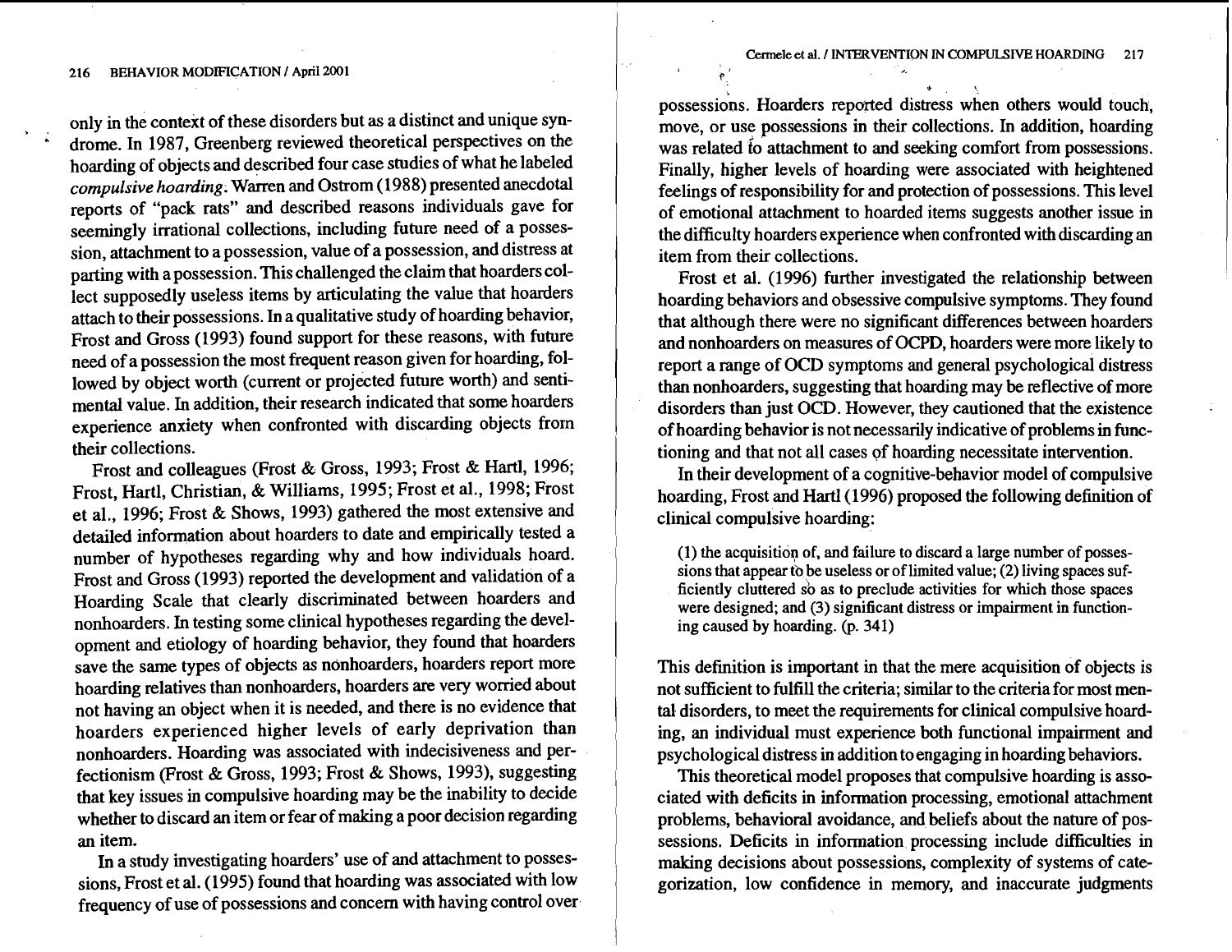**d** 

about the importance of remembering certain things. These deficits would be related to the acquisition and saving of items, including the acquisition of items through compulsive buying (Frost et al., 1998), the clutter these items create, and the need to hold possessions for future use (Frost & Hartl, 1996).

Emotional attachment problems include hypersentimentality regarding items in a collection. This hypersentimentality encompasses both sentimental attachment to the physical possession and the reminder that possessions serve of meaningful past events. Behavioral avoidance describes the difficulty hoarders experience in discarding items in an effort to avoid feelings of anxiety about decision making, feelings of loss, and the overwhelming task of actually removing months or years of clutter. Finally, belief systems include beliefs about the importance of maintaining control over collections, which Frost and Hartl (1996) hypothesized may be related to emotional attachment and need for safety, beliefs about their responsibility to both protect items and have them available for future need, and beliefs related to perfectionism and fear of failure related to mistakenly discarding an important item.

This model offers a theoretical framework for compulsive hoarding and provides insight based on both qualitative and quantitative research into the nature of hoarding behaviors. This is especially useful in the area of intervention. Case studies on hoarding suggest that compulsive hoarding is resistant to treatment, especially for individuals with schizophrenia or schizophrenic traits (Chong et al., 1996; Vostanis &Dean, 1992) or cognitive impairment (Goddaer & Abraham, 1994), whether the treatment regime is pharmacological or behavioral. Lane et al. (1989) reported success in using behavioral treatment to reduce hoarding behavior in a brain-injured adult. Results of using pharmacological treatment to reduce hoarding behaviors in children have been mixed (Greist & Jefferson, 1995; Leonard et al., 1991). Ball et al.  $(1996)$  suggested that one problem with the lack of success in treating hoarding is the link researchers and clinicians make between hoarding and OCD, and that using treatments for other obsessivecompulsive symptoms may not be appropriate for hoarding.

A critical factor regarding intervention for compulsive hoarding is the motivation to discard possessions. Hoarders appear to vary in the

level of insight they bring **to** their understanding of their hoarding behavior (Frost et al., 1996; Greenberg, 1987; Greist & Jefferson, 1995). Case studies presented in the literature indicate that some hoarders are not as bothered by their collections as are other people and do not report distress or interference with functioning as a result of their hoarding (Greenberg, 1987; Stein, 1993). Yet even when the accumulation of possessions presents functional or emotional prob lems for hoarders, discarding of items is extremely difficult (Frost & Gross, 1993; Greenberg, 1987; Greist & Jefferson, 1995). However, moving to a new residence has been cited as motivation for a reduction in hoarding in both case studies (Greist & Jefferson, 1995) and empirical research (Frost & Gross, 1993).

**9** 

The level of emotional attachment that hoarders have for their possessions has received little attention in the hoarding intervention literature and, furthermore, is likely to make reduction in hoarding difficult. According to the theoretical model proposed by Frost and **Hartl**  (1996), a successful hoarding intervention must address not only the cognitive and behavioral components of hoarding but the emotional attachment component as well. We present the following case study of a successful dehoarding intervention that relied heavily on client empowerment and the therapeutic relationship in its implementation of strategies that addressed the cognitive, emotional, and behavioral aspects of this client's hoarding behavior.

# **CASE HISTORY**

The client, "Mary," was a 72-year-old divorced Caucasian woman whom we encountered when she was referred to an outpatient therapy group for women. Mary presented in the intake with symptoms of depression and reports (from self and family members) of memory problems, difficulty concentrating, and word-finding difficulties. Subsequent neuropsychological assessment indicated that Mary showed no evidence of dementia or degenerative neurological problems, and her cognitive symptoms were attributed to anxiety and depression. In the intake, she described herself as a pack rat but did not articulate the extent of her hoardiig or present hoarding as an issue for treatment. At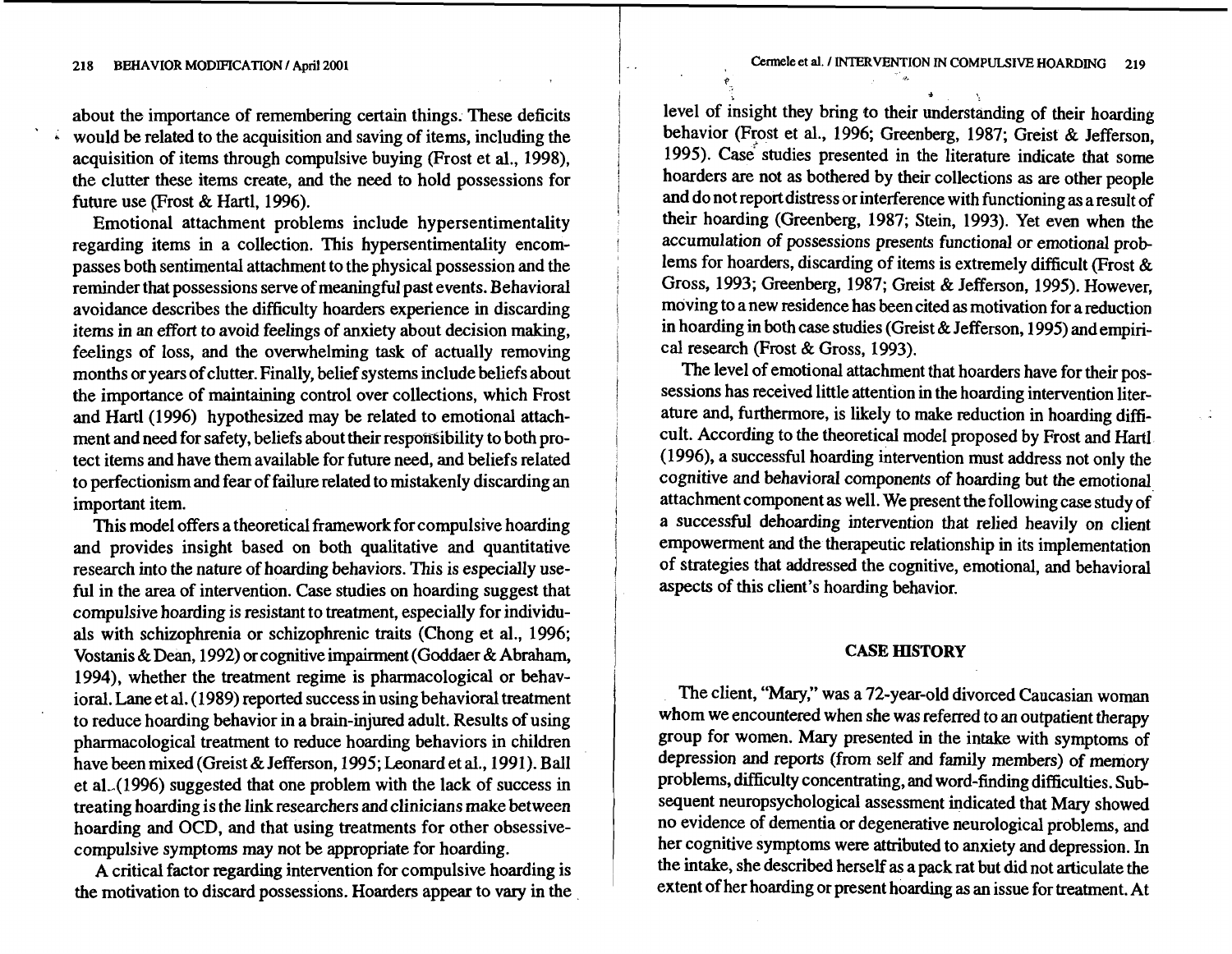$\star$  .  $\cdot$  ,  $\cdot$ 

the time of the intake, Mary lived independently in her own home, worked part-time as a sales clerk in retail, and used public buses and trains for transportation.

Mary had two daughters from her marriage, which lasted 15 years. She reported that her husband was emotionally and physically abusive throughout the marriage and that she began drinking when her children were very young. She joined Alcoholics Anonymous several years after her divorce and has maintained her sobriety for more than two decades. She reported that her alcohol use damaged her relationship with her children and with her younger daughter in particular. She now reports a positive relationship with both children but said that she is much closer to her eldest daughter.

At the time of referral, Mary presented with two significant stressors. One stressor was her younger daughter's upcoming marriage. Mary reported that anxiety and intrusive thoughts related to the abuse she had suffered during her marriage had resurfaced as she contemplated seeing her ex-husband at the wedding. She used both the women's therapy group and individual therapy with one of the therapy group leaders to gain support and to manage these thoughts and feelings. After the event, she reported that she was able to attend and even enjoy the wedding ceremony and reception with minimal discomfort.

The second stressor was the loss Mary experienced when her eldest daughter, son-in-law, and grandchildren moved to another state. This daughter had been a great source of company and emotional support for Mary, who now felt unable to fill the void that this move had left in her life. She had been invited and encouraged by her daughter to sell her home and move out to a nearby senior living community. Mary reported that she wanted to make this move but was unable to do so because she was "trapped in [her] home" by all of her possessions.

It was in this context, after approximately 12 weeks in the women's therapy group and 6 weeks in individual therapy, that Mary brought up the issue of her compulsive hoarding. Mary first presented this issue with great shame and said she felt embarrassed and humiliated that she had "let [her] home get into such a state." She described her house as "packed" and said she was only able to move from room to room by pathways.

Mary reported that her hoarding had begun approximately 10 years ago and had escalated in the last 5 years. Mary hoarded many different items, inclubing clothing, books, figurines, furniture, kitchenware, and paperwork. In describing her collection, she recounted personal and emotional memories of people or events that different items would bring up for her. She said that her collection had grown in part because she was unable to pass up a bargain and would buy large amounts of items if they were on sale, even if she did not need these items. It appeared that Mary often shopped at times when she felt lonely, hurt, or empty and that her work in retail allowed her to do this with some frequency. Mary reported that she wanted to clean out her home and put it up for sale so she could move nearer her eldest daughter but that her attempts to do so had been frustrating, overwhelming, and unsuccessful.

4.' , *I.* 

# **INTERVENTION**

Having established a positive, supportive, and trusting relationship with Mary through individual and group therapy and given her own desire to rid herself of her clutter, we began the intervention process. Fundamental to this process was the nature of the existing therapeutic relationship, in which we consistently and repeatedly articulated that (a) she was in charge of whether and how the dehoarding took place, (b) we would provide feedback and support during the process of dehoarding, and (c) we would be active participants in the actual physical work of sorting through and removing items from her home. This approach is rooted in both community psychology and feminist psychology, which stress the importance of personal empowerment, direct involvement on the part of treatment providers, and collaborative efforts in the therapeutic process to facilitate and maintain desired changes by the client (Mirkin, 1994; Rappaport, 1981, 1987; Rave & Larsen, 1995; Worell & Etaugh, 1994). Similarly, Thomas (1997) emphasized the importance of trust between hoarding clients and the intervention staff as well as the need for clients to play active roles in decisions about discarding possessions. By allowing us into her home, Mary demonstrated her faith in the strength of the therapeutic relation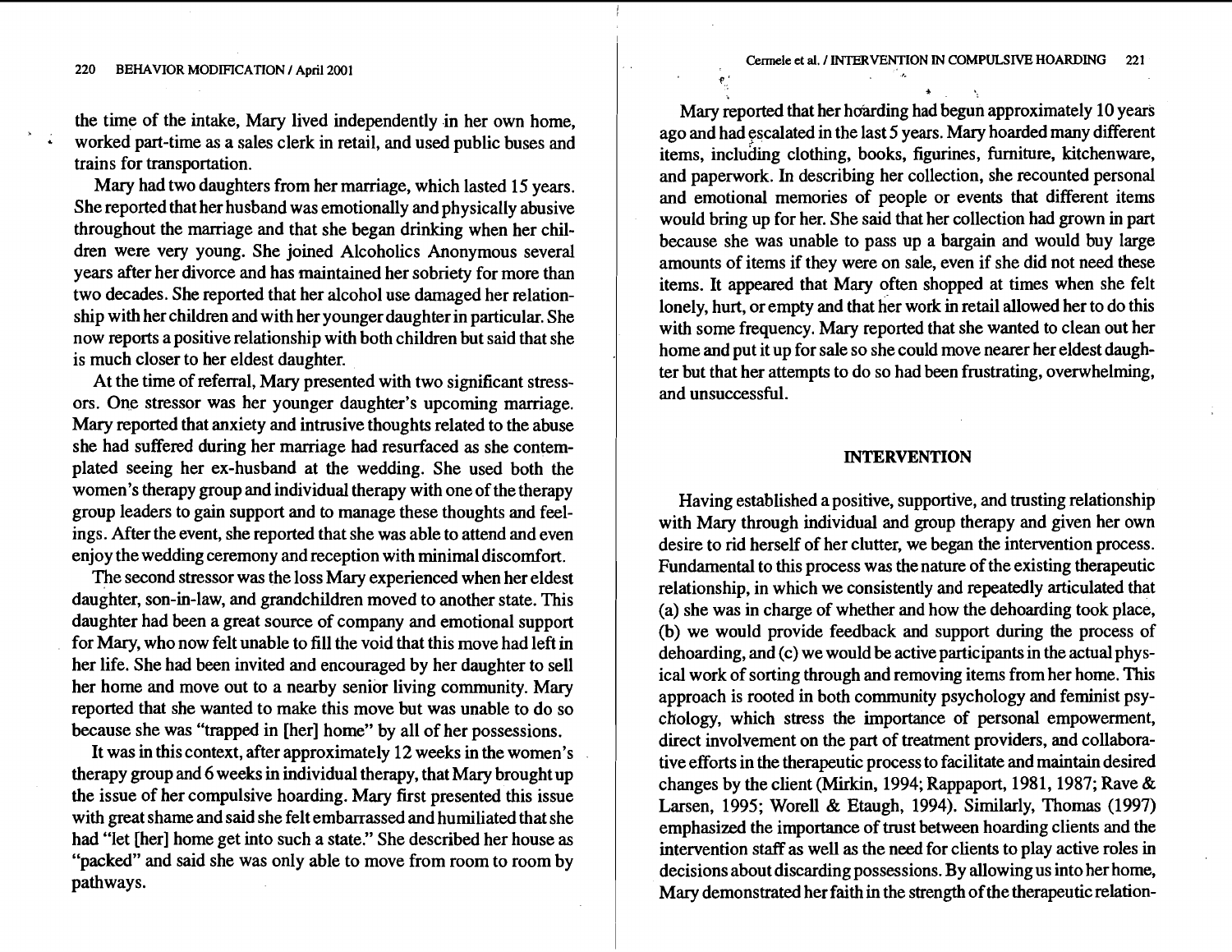**222 BEHAVIOR MODFICATION** / **April 2001** 

ship; by coming to her home, we demonstrated our commitment to <sup>1</sup> these perspectives and to her treatment.

These perspectives likewise reflect aspects of the cognitivebehavioral treatment model of compulsive hoarding. First, by emphasizing to Mary that she was in control of the dehoarding process, we encouraged her right to have control over her possessions while simultaneously offering alternative means by which to exercise her control over them. Second, by actively participating in the physical process, we would be able to directly address Mary's difficulty with decision making about her possessions and prevent avoidance responding. Third, by providing support during the process, we would be able to acknowledge and seek ways to preserve her sentimental attachment to her possessions without necessarily preserving the actual items.

*Assessment of clutter.* The first stage in the process was a series of sessions with Mary and her younger daughter to assess the extent of the hoarding and to review strategies that had been unsuccessful. We learned that Mary had hoarded items in virtually every room in her home, with two small bedrooms serving only to store items and with pathways through the clutter to allow for travel from one room to another. She reported that family efforts to remove items had resulted in anxiety and frustration for everyone involved, with very little actually discarded in the end.

A series of photographs were taken at the onset of the intervention that documented the amount of clutter that Mary had accumulated. Approximately 75% of the space in the house was occupied by clutter. The bedrooms, kitchen, living room, and bathroom were all set off of a long hallway, and a dining area connected the living room and the kitchen. Clutter lined both sides of the hallway, leaving only a narrow pathway by which to travel. All of the rooms were virtually unusable for their designated functions. There was a small space cleared on the kitchen table that would permit a single place setting, whereas the rest of the table was piled with newspapers, magazines, and knickknacks; the counters were covered with glasses, plates, and other kitchen items. The living room and dining area were piled with boxes, books, papers, old toys, and furniture, some of which was broken or damaged. A space was left open on the sofa that was only large enough for one person. .

**r'** \*

i

The clutter in Mary's bedroom was similar to the living room; the bed was free of clutter, as was the area directly in front of an air conditioner, but the rest was stacked with books, boxes, papers, and clothing. Shelves were covered with knickknacks. Her closets were filled with clothing, bedding, linens, and items she had purchased "on sale," including children's toys and 5-year-old Easter baskets that still contained wrapped candy. Her spare bedroom was completely filled, with some piles reaching the ceiling of the room; the walls in this room showed damage from small rodents or squirrels. Most of the windows were either partially or fully obstructed by the clutter.

*Interventionplanning. In* the preintervention sessions, Mary articulated her difficulties with decision making regarding her possessions. She reported that when pressed by her daughters to remove the clutter from her home, she could not decide where to begin or what to discard. In addition, her need to maintain control over her possessions became apparent. It was evident that previous attempts by her family to help her discard possessions had increased rather than decreased her need for control as family members sought to override her decisions to keep items and to take control over the removal process.

Therefore, it was important in these sessions to reassure Mary that the final decision to discard any item was hers. At the same time, we explored her difficulties in making decisions about discarding items and how we could challenge her during the dehoarding process. We used role-playing to explore how this might work, reminding her of her right and responsibility to disagree with us when she felt strongly about keeping an item. This served as a way to challenge Mary's decision making without undermining her control over the process. We also reviewed the options of not just discarding but of donating and recycling different items, which supported her belief that her possessions had value while challenging her belief that she needed to keep all of her possessions. Throughout this initial stage, Mary reported that she felt comfortable with the planned intervention.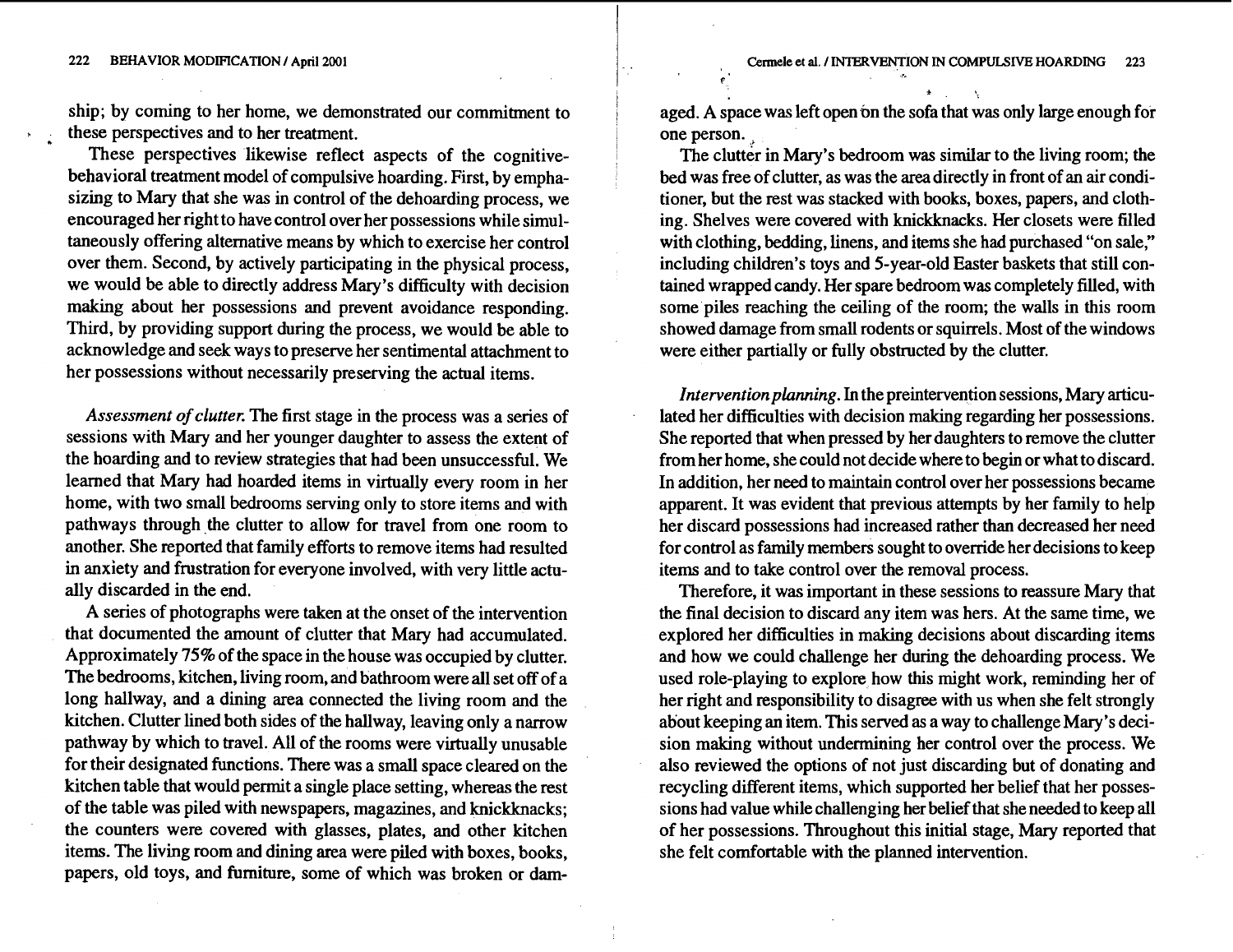Dehoarding. The next stage of the process was the actual dehoarding intervention. The intervention team consisted of her two therapists from individual and group therapy, another therapist from the mental health center, and her case manager. On our arrival at her home, Mary greeted us at the door by informing us that she had already begun the process and had marked a closet full of clothes (never worn, original tags still attached) for donation. These were removed immediately, with Mary supervising their removal and placement in one of the trucks outside. In addition, there were other items she had decided to discard and similarly instructed and directed their removal and placement (e.g., books for donation, newspapers for recycling, and some broken furniture for disposal). During this phase, she voiced her relief that certain items had a "place to go" and would have some value or use for others. This suggested that our preintervention work on increasing Mary's confidence and skill in decision making and her belief that she needed to maintain control over her possessions through hoarding had been productive; furthermore, in starting the process before our arrival, Mary clearly took control over the process.

Other items evoked more anxiety and indecisiveness, and these feelings seemed related to her strong emotional attachment to certain possessions that served as reminders of important times in her life. These included boxes of self-help literature, stacks of paperwork from her job as an accountant, and bits and pieces of paper that had handwriting and notes from deceased family members. As part of the decision-making process, we listened to Mary's stories of the importance and meaning of these items and explored with her how she could maintain those attachments without necessarily keeping all of the physical reminders. We used a Polaroid camera to take pictures of different possessions and created a scrapbook and photo album with her that included the photos, selected pages of the paperwork and literature, and the family mementos. Before and after pictures were also included in the album. The pictures were tangible reminders of the progress she was making toward her goal of selling her home and moving closer to her daughter. These strategies acknowledged the importance of her possessions and provided a way to preserve her emotional attachment while simultaneously disposing of a significant amount of clutter.

Different strategies were necessary for decision making about other possessions. At times, we challenged her to reconsider her logic about keeping certain items. For example, Mary had decided to keep a significant amount of winter clothing, and we reminded her that she was moving to a warm and humid part of the country-would she really need all three winter coats? And if she found that she did, how could she solve that problem once she was there? Mary was able to engage in this type of problem solving that allowed her to restructure her beliefs about the necessity of keeping all of her possessions and that challenged her perfectionistic thinking about decision making. Realizing and accepting that she could rectify "mistakes" in discarding possessions served to reduce her anxiety that she might "fail" in the decision-making process.

At other times, we used humor as a method to encourage her to explore other options. We had uncovered some dolls that were damaged and missing limbs, which Mary said she would like to donate to a children's organization, at which point we asked her whether she really wanted to scare small children in that fashion. She laughed and agreed that the dolls were items more appropriate for disposal. Comments such as these provided her an opportunity to reconsider her decisions about certain objects and often to change her mind and discard something she had intended to keep.

The intervention addressed each component of the treatment model. Mary was able to reduce the amount of clutter in her home by using the preintervention process to improve her confidence and skill in decision making and by using those skills during the dehoarding process itself. In addition, we encouraged Mary to restructure her maladaptive beliefs about the methods she was using to maintain her emotional attachments and to retain her control over her possessions while still fostering and encouraging her need for attachment and a sense of control in a more adaptive way. These strategies, combined with our physical presence and labor during the intervention, reduced her impulse and opportunity to engage in behavioral avoidance.

The success of these different strategies was anchored in the treatment relationship. That Mary felt comfortable to disagree with us and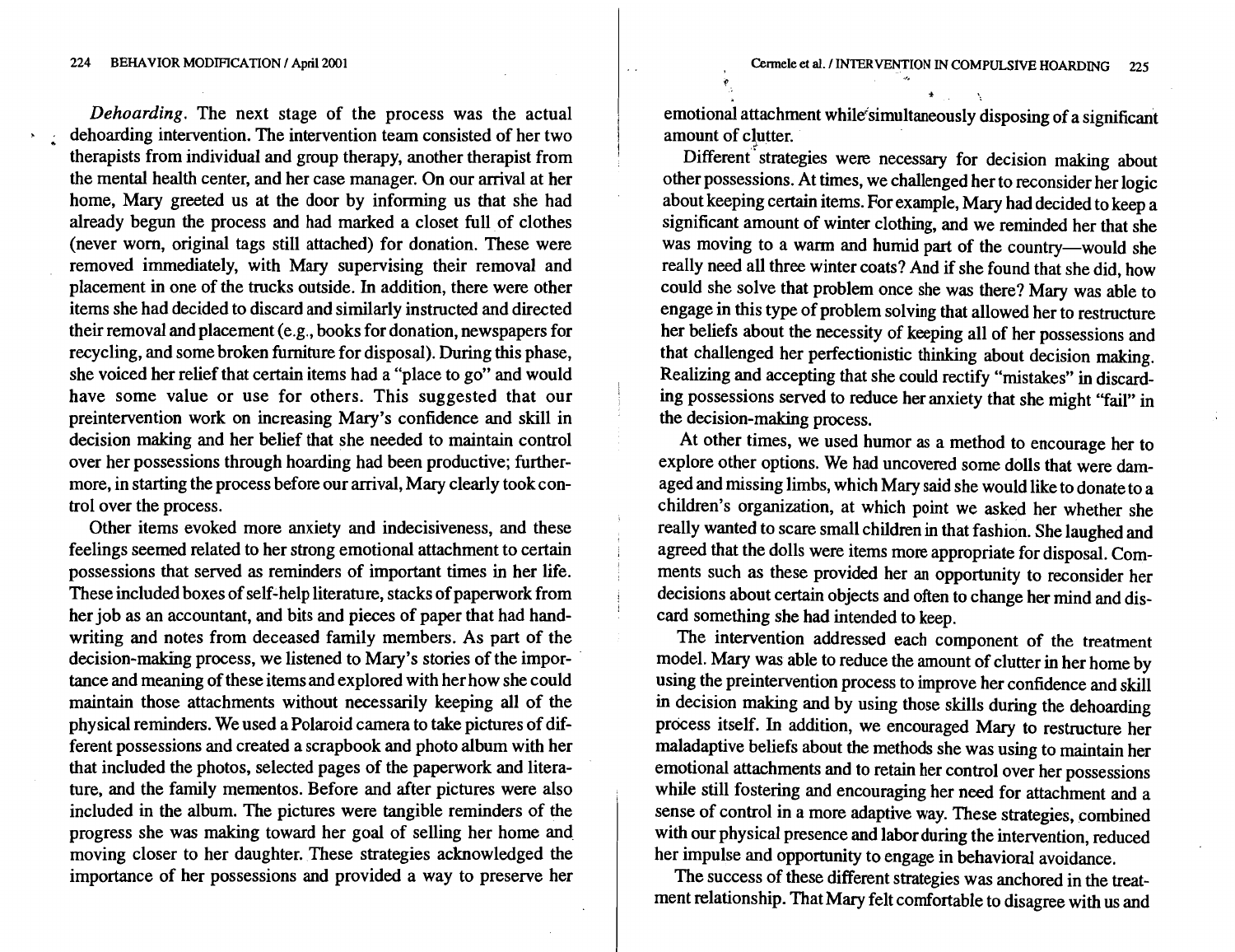#### **226 BEHAVIOR MODFICATION I April 2001**

keep certain items and that we honored her decisions when she did so allowed her to retain control over the dehoarding process. By the end of the day, we had recycled, donated, or disposed of eight truckloads of Mary's collection. This included 25 bags of clothing (donated to the Salvation Army), five bags of bedding, 85 boxes of books, 500 record albums (donated to the local library), 10 boxes of toys, 10 bags of "collectibles" and other knickknacks, two small televisions, five lamps, a recliner, a hide-a-bed, a table and chairs, five shelving units, two fans, 10 large pieces of paneling, and more than 20 bags full of garbage and recycling. In addition, we had uncovered a musical instrument and were able to relax to music played by a member of the intervention team. Most importantly, this removal took place with minimal anxiety on Mary's part, and when she did report anxiety or discomfort, we supported and worked with her to address and manage those feelings.

Although one day was not enough time to work through all of Mary's possessions and collections, a significant amount of clutter had been removed. Ratings of the photos by a coder blind to the nature and outcome of the intervention, which were consistent with the ratings of photos by members of the intervention team, indicated on average a 52% reduction in clutter. The dining area and the spare room showed the greatest reduction, from 75% to 10% and 15%, respectively. The percentage ratings of clutter in certain spaces (e.g., the hallway and closets) dropped to less than 5%. The smallest reduction of clutter was in Mary's bedroom, with postintervention clutter rated between 35% and 40%.

At the end of the day, Mary called both of her daughters to report on her success and requested that we speak with each of them to share in the moment. When we checked in with her by telephone the next day, she reported that she had experienced no anxiety from the dehoarding process or outcome and was enjoying the space she had gained in her home. The following week, she reported on the success of the experience to the women's group and indicated her intent on following through with the process.

# **"OUTCOME**

**C"** \*

In evaluating the outcome of the intervention, it is important to consider its different phases. The first phase of the intervention was the preintervention planning. During these meetings, Mary disclosed the extent of her hoarding and her cognitions that were maintaining and reinforcing the behavior. Having identified her difficulties in deciding what to discard and how to begin the process, she restructured her thoughts and beliefs to a degree that allowed the actual dehoarding to take place. These changes in behavior-articulating her thoughts, making the decision to allow the intervention team into her home with the purpose of removing the clutter, and tolerating the anxiety without avoiding the thoughts-indicate that the first phase of the intervention was a success.

The second phase involved the actual dehoarding of Mary's house. Mary was an active and authoritative participant in the process; she physically sorted and removed items to the truck outside, she supervised the sorting and removal of items by the intervention team, and she used the skills she had learned in cognitive restructuring and problem solving to manage her anxiety during and after the process. The success of this phase can be gauged by her functioning and behavior during the dehoarding in addition to the quantity and nature of items that were removed from her home.

However, treatment success is also defined by an individual's success in maintaining treatment gains at follow-up. Mary's contact with us through individual and group therapy was terminated at this time due to structural changes in the mental health center, and therefore the intervention team's involvement was likewise terminated. Yet Mary was able to continue with the process. Her ability to continue the process of dehoarding on her own demonstrates the success of the intervention and the sense of empowerment and personal control that Mary gained with respect to her hoarding behavior. Follow-up by her new case manager indicated that within 3 months, Mary had sorted and removed the rest of her possessions that she had targeted for disposal and had hired people to make necessary repairs to her house. Within 5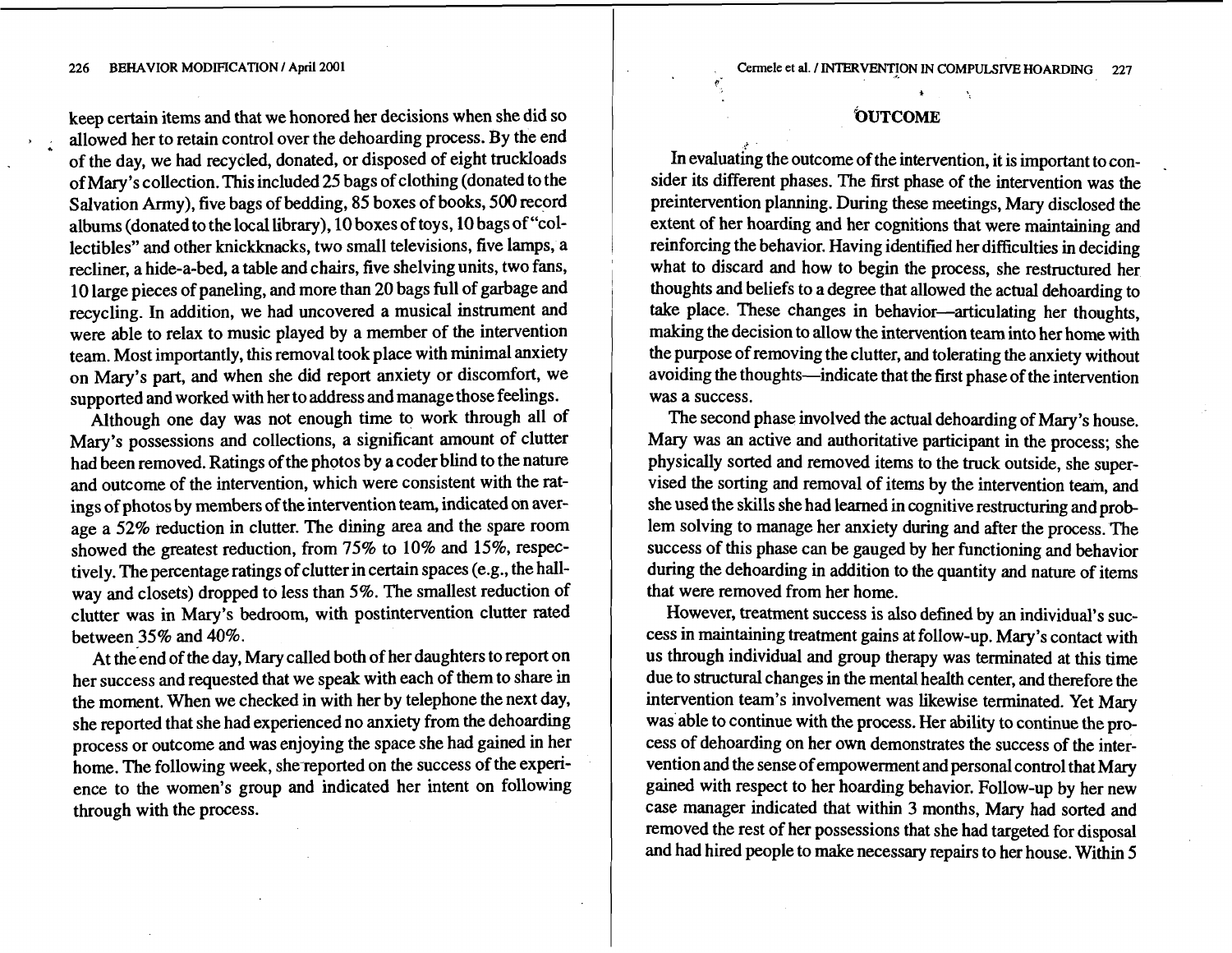months of the intervention, Mary had put her house on the market and **<sup>a</sup>**visited her daughter to finalize plans for the move. By **6** months, Mary had sold her house and purchased and moved to a condominium near her daughter. During these **6** months, Mary continued to work part-time; her new caseworker reported that her symptoms of depression and anxiety had remitted and that her cognitive and emotional functioning were within normal limits.

Mary's move out of state terminated her contact with the mental health center, and so we cannot assert whether her treatment gains were maintained beyond **6** months or whether her hoarding behavior has resumed in her new home. However, the success of the intervention can be measured in Mary's ability to complete the preintervention work that was necessary for the intervention to take place, in her participation during the intervention, and most importantly, by her ability to carry on with the removal of possessions from her home in the absence of the intervention team. This is the strongest indicator of the success of the treatment-that Mary's cognitions and behaviors hadchanged to the extent that she completed the process herself.

# **CONCLUSION**

Mary presented with symptoms of depression and anxiety in addition to her compulsive hoarding. At the time of the intervention, she did not meet the criteria for either OCD or OCPD. However, she did fit the definition of clinical compulsive hoarding (Frost & Hartl, **1996)** in that she experienced both functional impairment and psychological distress as a result of her hoarding behaviors. This suggests that for some individuals, compulsive hoarding may occur in the absence of other symptoms that are required for a diagnosis of OCD or OCPD.

The success of this dehoarding intervention depended on several factors. First, the level of trust in the therapeutic relationship was critical as a gateway for the intervention to take place. Second, the client was able and motivated to engage in cognitive restructuring, making changes in her decision-making process and in her beliefs about the necessity of keeping all of her possessions while simultaneously maintaining her sense of control over them. Third, acknowledgment of and respect for the client's'emotional attachment to her possessions was necessary to work with the cognitive and behavioral factors that also affected and maintained her hoarding. Finally, the intervention was a mutual and collaborative process with the client, which supported her right to control the removal of her possessions and empowered her to complete the dehoarding process. Most importantly, these factors led to an intervention that was ultimately successful in addressing the client's compulsive hoarding.

How would this intervention work for hoarders who are less motivated, or unmotivated, to remove the clutter from their homes? For clients who are truly unfazed by the clutter, this intervention would be difficult. Yet if we return to the definition of clinical compulsive hoarding that Frost and Hartl **(1 996)** proposed, either distress or functional impairment must be present for a client to meet the criteria. It would not be appropriate to apply this intervention model to clients who are not disturbed or inhibited by their hoarding or to clients who are unable to identify and modify difficulties in decision making and beliefs about their possessions and their hoarding behavior. For clients who are distressed or impaired by their hoarding, framing this distress or dysfunction as a source of motivation would be a first step toward engaging them in treatment. In addition, exploring alternatives to hoarding that would be positively reinforcing for clients may increase their motivation to consider the prospect of dehoarding.

Changing any long-standing pattern of behavior is difficult; the low success rates with hoarders are therefore not surprising. With Mary, cognitive-behavioral strategies that targeted her indecisiveness and maladaptive beliefs about her possessions and her behavior were effective. Yet without genuine empathy for Mary's attachment to her possessions, we believe that the intervention would have failed. Had we failed to acknowledge, respect, and maintain the emotional attachment, it is likely that the cognitive-behavioral strategies would have been insufficient to change the behavior. Therefore, in intervening with other hoarders and increasing their motivation for treatment, this component of Frost and Hartl's (1 **996)** model seems crucial.

For future research or clinical interventions, quantifying the change in hoarding behavior and the reduction of clutter is critical. For research, such data would provide support for the efficacy of the inter-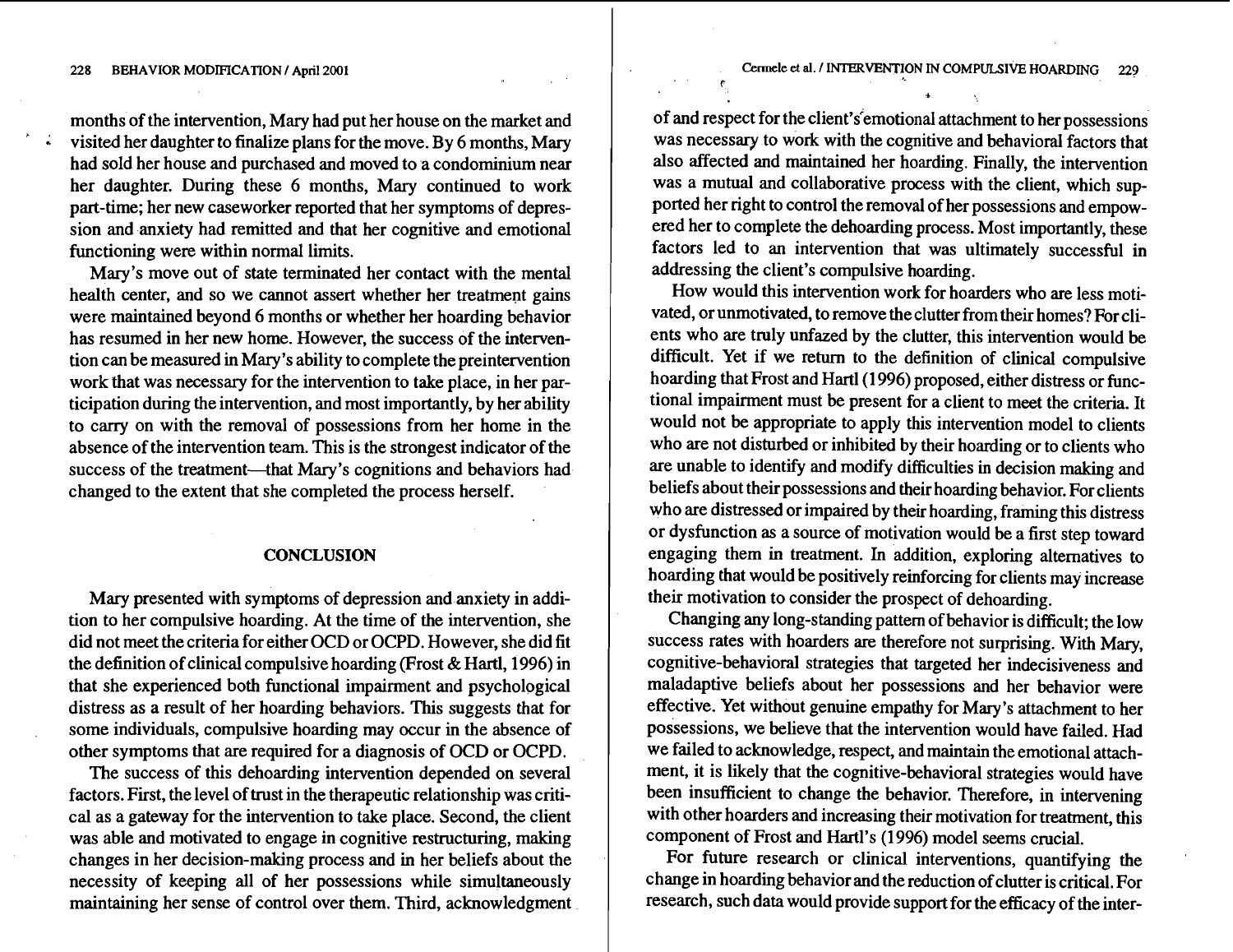\*

vention. In clinical interventions, treatment providers could use the data to chart and reinforce changes in clients' behavior. This data would also allow for long-term follow-up to evaluate maintenance of treatment gains. One method of quantifying clutter is a clutter ratio. **In**  a recent experimental case study, Hartl and Frost (1999) calculated the square footage of clutter in relation to the square footage of the living space, which allowed them to demonstrate significant decreases in clutter and to compare clutter ratios for hoarders with normal clutter. Self-report measures such as the Hoarding Scale (Frost & Gross, 1993) would provide additional means of measuring significant changes in hoarding behavior.

Future research may also be useful in predicting who will be able to successfully engage in this model of treatment. Level of functioning may be one such predictor. Although Mary presented with depression and anxiety, she showed no evidence of psychosis or cognitive impairment that is often associated with hoarding (Chong et al., 1996; Goddaer &Abraham, 1994; Lane et al., 1989; Luchins, 1990; Luchins et al., 1992). It is likely that individuals who present with hoarding in the context of such dysfunction would have difficulty responding to this model of treatment.

The model proposed by Frost and Hartl (1996) includes cognitive, behavioral, and emotional components related to the development and maintenance of compulsive hoarding. Addressing each of these components-and particularly the emotional attachment to possessions, which has been neglected in other reports of hoarding interventionsseems crucial in successful interventions with hoarders. Furthermore, the use of treatment perspectives that respect and acknowledge the client's strengths, abilities, and control should empower clients who are capable of doing so to direct, participate in, and ultimately complete the intervention process.

## **REFERENCES**

- American Psychiatric Association. **(1994)..Diagnostic** *and statistical manual of mental disorders* (4th ed.). Washington, **DC:** Author.
- Baer. L. (1994). Factor analysis of symptom subtypes of obsessive-compulsive personality disorder and their relation to personality and tic disorders. *Journal of Clinical Psychiatry,* 55.. 18-23.
- Ball, S. G., Baer, L., & Otto, M. W. (1996). Symptom subtypes of obsessive-compulsive disorder in behavioral treatment studies: A quantitative review. *Behavior Research and Therapy.* 34. 47-5 1.
- Chong, S. A., Tan, C. H., & Lee, H. S. (1996). Hoarding and clozapine-risperidone combination [Letter to the editor]. *Canadinn Journal of Psychiatry.* 41.315-316.
- Dykens. E. M.. **Leckman.** J. **E,** & Cassidy, S. B. (1996). Obsessions and compulsions in Prader-Will Syndrome. *Journal of Child Psychology and Psychiatry and Allied Disciplines,*  37.995-1002.
- Frankenburg. **E** R. (1984). Hoarding in anorexia nervosa. *British Journal of Medical Psychology,* 57.57-60.
- Frost, R. 0.. & Gross. R. C. (1993). The hoarding of possessions. *Behavior Research and Ther***apy,** 31.367-38 1.
- Frost, R. 0.. & Hartl, **T.** L. (1996). A cognitive-behavioral model of compulsive hoarding. *Behavior Research and Therapy,* 34.341-350.
- Frost, R. O., Hartl, T. L., Christian, R., & Williams, N. (1995). The value of possessions in compulsive hoarding: Patterns of use and attachment. *Behavior Research* and *Thempy,* **33,**  897-902.
- Frost, R. **0..** Kim. **H.** J.. Monis, C.. Bloss. C., Murray-Close, M.. & Steketee, G. (1998). Hoarding, compulsive buying, and reasons for saving. *Behavior Research* and *Therapy.* 36. 657-664.
- Frost, R. **0..** Krause, M. S.. & Steketee. G. (1996). Hoarding and obsessive-compulsive symptoms. *Behavior Modification*, 20, 116-132.
- Frost, R. O., & Shows, D. L. (1993). The nature and measurement of compulsive indecisiveness. *Behavior Research and Therapy,* 31,683-692.
- Goddaer, J., & Abraham, I. L. (1994). Effects of relaxing music on agitation during meals among nursing home residents with severe cognitive impairment. *Archives of Psychiatric Nursing,*  8, 150-158.

Greenberg. D. (1987). Compulsive hoarding. *American Journal ojpsychothempy.* 41.409-416.

- Greenberg, D.. Witztum, E., &Levy. A. (1990). Hoarding as a psychiatric symptom. *Journal of Clinical Psychiatry,* 51.4 17-421.
- Greist, J. H., & Jefferson. J. W. (1995). *Obsessive-compulsive disorder casebook* (Rev. **ed.).**  Washington. **DC:** American Psychiatric Press.
- Hartl, T. L., & Frost, R. O. (1999). Cognitive-behavioral treatment of compulsive hoarding: A multiple baseline experimental *case* study. *Behavior Research and Therapy,* 37,451-461.
- Lane, I. M., Wesolowski, M. D., & Burke, W. H. (1989). Teaching socially appropriate behavior to eliminate hoarding in a brain injured adult. *Journal of Behavior Therapy and Experimental Psychiatry,* 20,79-82.
- Leckman, J. F., Grice, D. E., Boardman, J., Zhang, H., Vitale, A., Bondi, C., Alsobrook, J., Peterson, B. S.. Cohen, D. J., Rasmussen. S. A.. Goodman, W. **K.,** McDougle. C. J.. & Pauls, D. L. (1997). Symptoms of obsessive-compulsive disorder. *American Journal of Psychiatry,* 154, 91 1-917.
- Leonard, H. L., Swedo, S. E., & Rapoport, J. L. (1991). Diagnosis and treatment of obsessivecompulsive disorder in children and adolescents. In M. T. Pato & J. Zohar (Eds.). *Current treatments of obsessive-compulsive disorder* @p. 98-99). Washington, **DC:** American Psychiatric Press.
- Luchins. D. J. (1990). A possible role of hippocampal dysfunction in schizophrenic symptomatology. *Society of Biological Psychiatry,* 28,87-91.
- Luchins. D. J.. Goldman, M. B., Lieb. M., & **Hanrahan,** P. (1992). Repetitive behaviors in chronically institutionalized schizophrenic patients. *Schuophrenia Research,* 8.1 19-123.